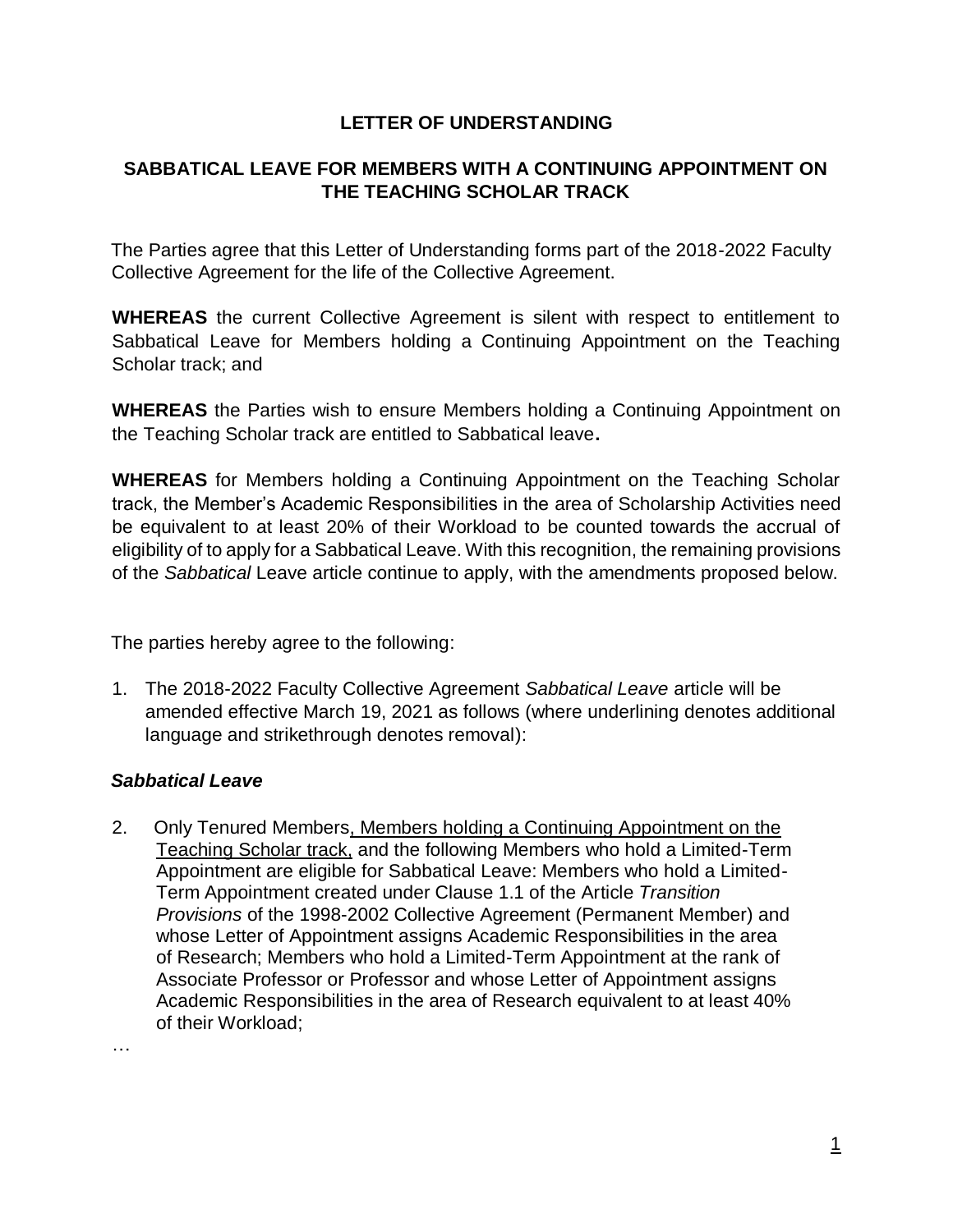- 4. Subject to the provisions of Clauses 5, 6 and 7 of this Article, a Tenured Member or a Member holding a Continuing Appointment on the Teaching Scholar track is eligible to apply for a twelve-month Sabbatical Leave to begin after six years of continuous service since completion of the last Sabbatical Leave, or from the date of first Full-Time Appointment to The University of Western Ontario at the rank of Assistant Professor or above; alternatively, a Tenured Member or a Member holding a Continuing Appointment on the Teaching Scholar track is eligible to apply for a six-month Sabbatical Leave to begin after three years of continuous service since completion of the last Sabbatical Leave at The University of Western Ontario.
- 4.1 Subject to the provisions of Clauses 5, 6 and 7 of this Article, a Probationary Member who is being considered for Tenure or a Continuing Appointment on the Teaching Scholar track is eligible to apply for a twelve-month Sabbatical Leave to begin after six years of continuous service at The University of Western Ontario in a Probationary Appointment; alternatively, and also subject to the provisions of Clauses 5, 6 and 7 of this Article, a Probationary Member who is being considered for Tenure or a Continuing Appointment on the Teaching Scholar track is eligible to apply for a six-month Sabbatical Leave to begin after three years' service at The University of Western Ontario in a Probationary Appointment.
- 4.1.1 While a Probationary Member may apply for a Sabbatical Leave in accord with Clause 4.1 of this Article, only Tenured Members, Members holding a Continuing Appointment on the Teaching Scholar track and eligible Limited-Term Members are eligible to take a Sabbatical Leave.
- 13. The Member's application shall be evaluated by the Dean of the Member's home Faculty using the following criteria:
	- c) the Member has a satisfactory record of accomplishment in Research or Scholarship Activities, as defined in the Article Academic Responsibilities of Members, during the previous six years. The Dean's evaluation of the Member's record of accomplishment shall include, but need not be limited to:
		- (ii) any other evidence of progress or accomplishment in Research or Scholarship Activities that is submitted by the Member;
- 13.4 Any Grievance of this decision shall begin at Step 2, according to the provisions of the Article Grievance and Arbitration. For any Grievance of the decision which is proceeding to Step 3 (Arbitration), the Employer shall provide to the Association's Grievance Officer a complete record of all Sabbatical applications and decisions in the unit for the most recent five (5) years. The Parties acknowledge that for the five (5) years preceding